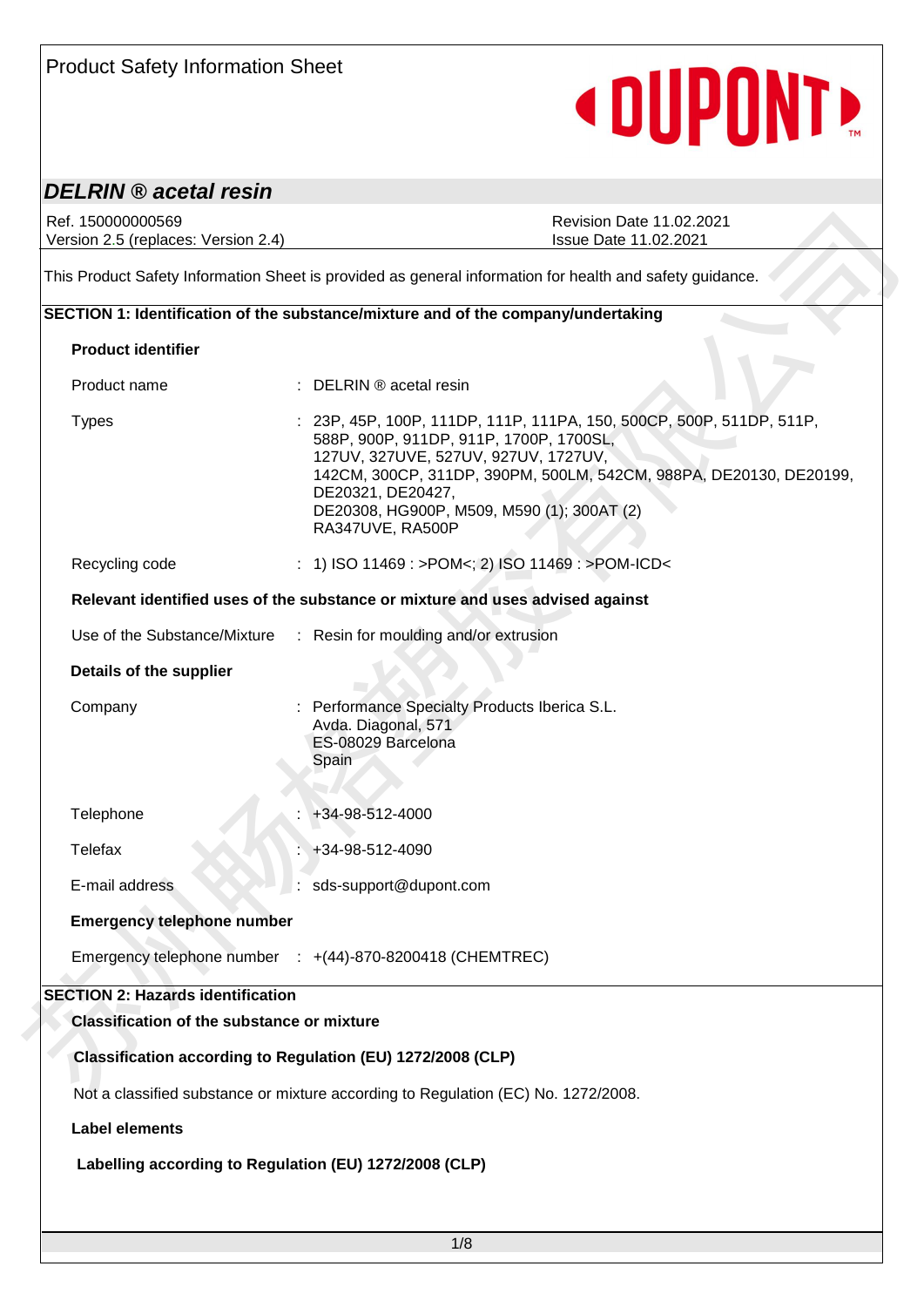| <b>DELRIN</b> ® acetal resin                                                     |                                                                                                                                                                                                                                                                                                   |
|----------------------------------------------------------------------------------|---------------------------------------------------------------------------------------------------------------------------------------------------------------------------------------------------------------------------------------------------------------------------------------------------|
| Ref. 150000000569<br>Version 2.5 (replaces: Version 2.4)                         | <b>Revision Date 11.02.2021</b><br>Issue Date 11.02.2021                                                                                                                                                                                                                                          |
|                                                                                  | Not a classified substance or mixture according to Regulation (EC) No. 1272/2008.                                                                                                                                                                                                                 |
| <b>Other hazards</b>                                                             |                                                                                                                                                                                                                                                                                                   |
| Hazardous decomposition products<br>Formaldehyde                                 | This substance/mixture contains no components considered to be either persistent, bioaccumulative and toxic<br>(PBT), or very persistent and very bioaccumulative (vPvB) at levels of 0.1% or higher.<br>The EU classifies formaldehyde as a substance with possible risk of irreversible effect. |
| <b>SECTION 3: Composition/information on ingredients</b>                         |                                                                                                                                                                                                                                                                                                   |
|                                                                                  |                                                                                                                                                                                                                                                                                                   |
| Chemical nature of the<br>substance/mixture                                      | Polyoxymethylene homopolymer                                                                                                                                                                                                                                                                      |
|                                                                                  | Additives<br>This product does not contain any components that require disclosure.                                                                                                                                                                                                                |
| <b>SECTION 4: First aid measures</b><br><b>Description of first aid measures</b> |                                                                                                                                                                                                                                                                                                   |
| General advice                                                                   | Remove from exposure, lie down. Never give anything by mouth to an<br>unconscious person. No hazards which require special first aid measures. If a<br>person vomits when lying on his back, place him in the recovery position.                                                                  |
| Inhalation                                                                       | Move to fresh air in case of accidental inhalation of fumes from overheating or<br>combustion. Consult a physician after significant exposure.                                                                                                                                                    |
| Skin contact                                                                     | Cool skin rapidly with cold water after contact with molten material. Do not peel<br>polymer from the skin. Obtain medical attention.                                                                                                                                                             |
| Eye contact                                                                      | Flush eyes with water as a precaution. Obtain medical attention.                                                                                                                                                                                                                                  |
| Ingestion                                                                        | No hazards which require special first aid measures. Drink water as a<br>precaution.                                                                                                                                                                                                              |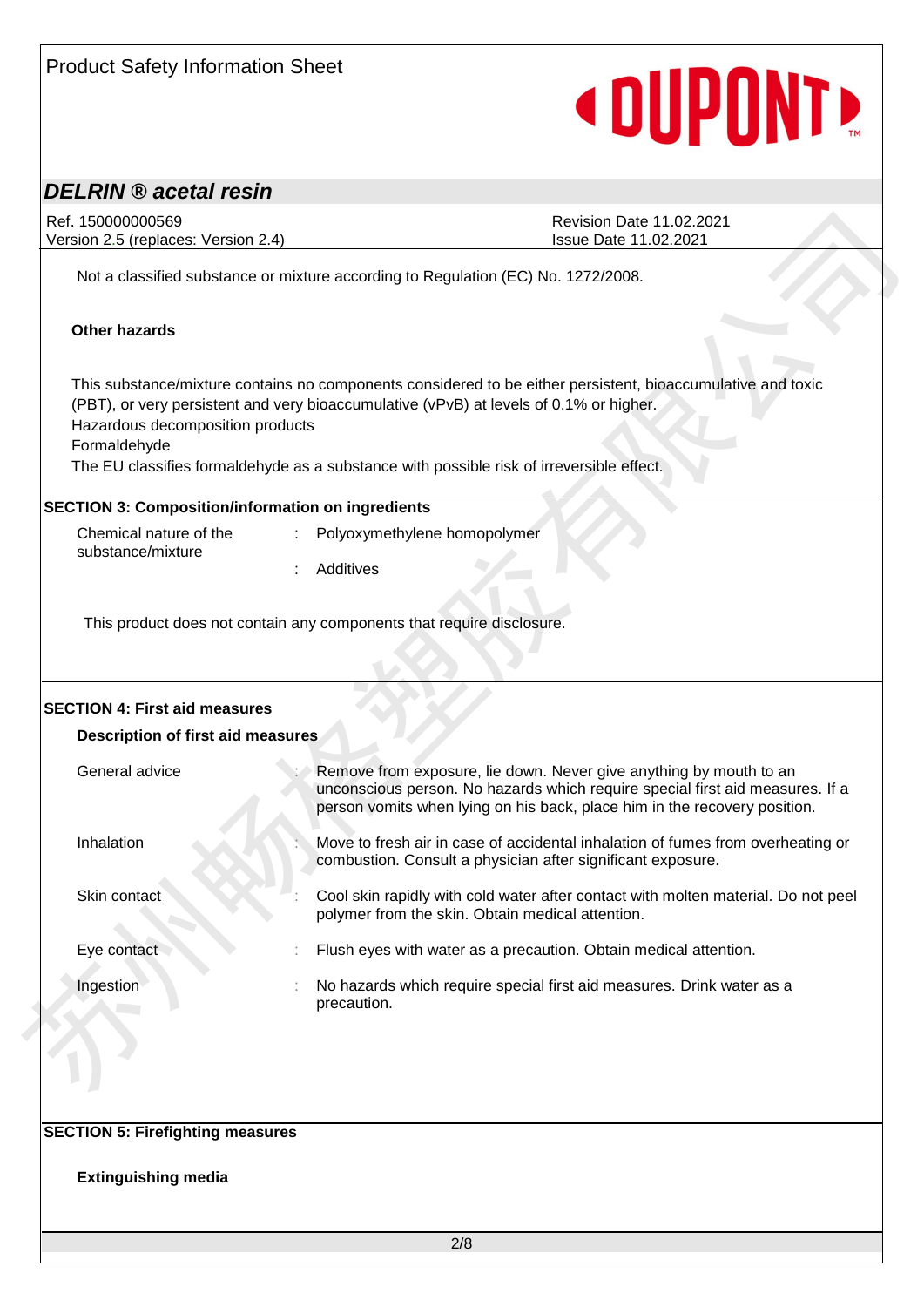# <DUPONT>

## *DELRIN ® acetal resin*

| Ref. 150000000569<br>Version 2.5 (replaces: Version 2.4) | Revision Date 11.02.2021<br>Issue Date 11.02.2021                                                                                                                                                                                                                                                                      |
|----------------------------------------------------------|------------------------------------------------------------------------------------------------------------------------------------------------------------------------------------------------------------------------------------------------------------------------------------------------------------------------|
| Suitable extinguishing media                             | : Carbon dioxide (CO2), Dry powder, Foam, Water                                                                                                                                                                                                                                                                        |
| Special hazards arising from the substance or mixture    |                                                                                                                                                                                                                                                                                                                        |
| Specific hazards during<br>firefighting                  | : Large molten masses may ignite spontaneously in air. Water quenching is good<br>practice. Under conditions giving incomplete combustion, hazardous gases<br>produced may consist of: Carbon monoxide Carbon dioxide (CO2) (see also<br>section 10)                                                                   |
| <b>Advice for firefighters</b>                           |                                                                                                                                                                                                                                                                                                                        |
| for firefighters                                         | Special protective equipment : In the event of fire, wear self-contained breathing apparatus. Wear suitable<br>protective equipment.                                                                                                                                                                                   |
| Further information                                      | : Fire residues and contaminated fire extinguishing water must be disposed of in<br>accordance with local regulations. Do not allow run-off from fire fighting to enter<br>drains or water courses. Burns after ignition without external heat source (IEC<br>60695-11-10 : HB). Burns with colourless flame.          |
|                                                          |                                                                                                                                                                                                                                                                                                                        |
| <b>SECTION 6: Accidental release measures</b>            |                                                                                                                                                                                                                                                                                                                        |
|                                                          | Personal precautions, protective equipment and emergency procedures                                                                                                                                                                                                                                                    |
| Personal precautions                                     | : Ventilate the area. Refer to protective measures listed in sections 7 and 8.                                                                                                                                                                                                                                         |
| <b>Environmental precautions</b>                         |                                                                                                                                                                                                                                                                                                                        |
| Environmental precautions                                | Try to prevent the material from entering drains or water courses. Do not<br>contaminate surface water.                                                                                                                                                                                                                |
| Methods and materials for containment and cleaning up    |                                                                                                                                                                                                                                                                                                                        |
| Methods for cleaning up                                  | Clean up promptly by sweeping or vacuum. Sweep up or vacuum up spillage<br>and collect in suitable container for disposal.                                                                                                                                                                                             |
| Other information                                        | Use mechanical handling equipment.                                                                                                                                                                                                                                                                                     |
|                                                          |                                                                                                                                                                                                                                                                                                                        |
| <b>SECTION 7: Handling and storage</b>                   |                                                                                                                                                                                                                                                                                                                        |
| <b>Precautions for safe handling</b>                     |                                                                                                                                                                                                                                                                                                                        |
| Advice on safe handling                                  | Protect from contamination. When opening containers, avoid breathing vapours<br>that may be emanating. Open container only in well-ventilated area. Provide<br>appropriate exhaust ventilation at dryers, machinery and at places where dust<br>or volatiles can be generated. General precaution for all plastics and |

#### **Precautions for safe handling**

| Advice on safe handling                            | t. | Protect from contamination. When opening containers, avoid breathing vapours<br>that may be emanating. Open container only in well-ventilated area. Provide<br>appropriate exhaust ventilation at dryers, machinery and at places where dust<br>or volatiles can be generated. General precaution for all plastics and<br>elastomers: For personal protection see section 8. In case of insufficient<br>ventilation, wear suitable respiratory equipment. No special handling advice<br>required. |
|----------------------------------------------------|----|---------------------------------------------------------------------------------------------------------------------------------------------------------------------------------------------------------------------------------------------------------------------------------------------------------------------------------------------------------------------------------------------------------------------------------------------------------------------------------------------------|
| Advice on protection<br>against fire and explosion |    | : Take necessary action to avoid static electricity discharge (which might cause<br>ignition of organic vapours).                                                                                                                                                                                                                                                                                                                                                                                 |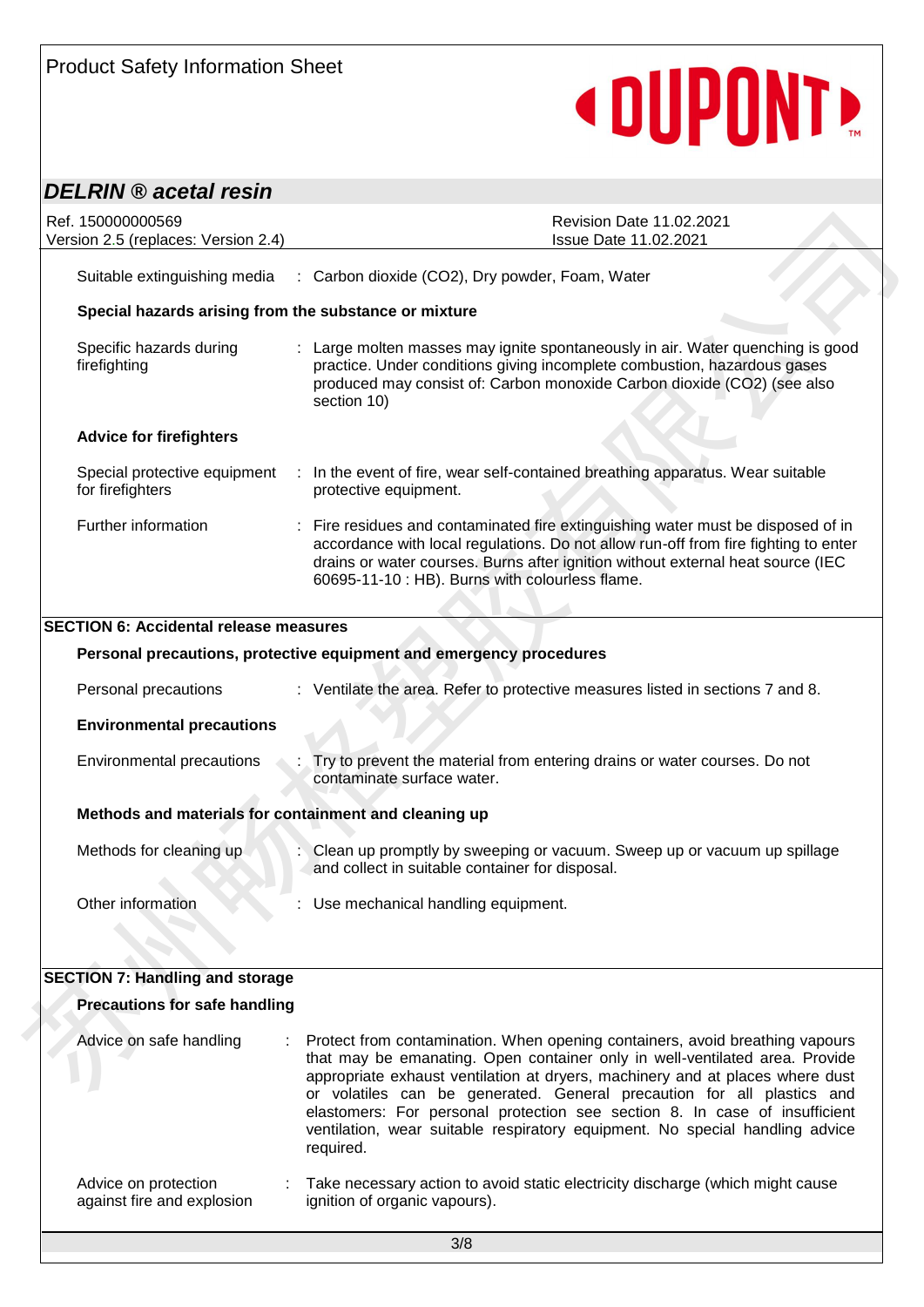# **«DUPONT»**

## *DELRIN ® acetal resin*

| Ref. 150000000569<br>Version 2.5 (replaces: Version 2.4) |                               | <b>Revision Date 11.02.2021</b><br><b>Issue Date 11.02.2021</b>                                                                          |
|----------------------------------------------------------|-------------------------------|------------------------------------------------------------------------------------------------------------------------------------------|
|                                                          |                               |                                                                                                                                          |
| Dust explosion class                                     |                               | : no data available                                                                                                                      |
|                                                          |                               | Conditions for safe storage, including any incompatibilities                                                                             |
| Requirements for storage<br>areas and containers         | $\mathcal{L}^{\mathcal{L}}$ . | No special storage conditions required. Keep container tightly closed in a dry<br>and well-ventilated place. Protect from contamination. |
| Further information on<br>storage conditions             |                               | none                                                                                                                                     |
| Advice on common storage                                 |                               | No special restrictions on storage with other products.                                                                                  |
| Other data                                               |                               | No decomposition if stored and applied as directed.                                                                                      |
|                                                          |                               |                                                                                                                                          |

#### **SECTION 8: Exposure controls/personal protection**

| Version 2.5 (replaces: Version 2.4)                     | <b>Revision Date 11.02.2021</b><br><b>Issue Date 11.02.2021</b>                                                                                                                                                                                                                   |
|---------------------------------------------------------|-----------------------------------------------------------------------------------------------------------------------------------------------------------------------------------------------------------------------------------------------------------------------------------|
|                                                         |                                                                                                                                                                                                                                                                                   |
| Dust explosion class                                    | no data available                                                                                                                                                                                                                                                                 |
|                                                         | Conditions for safe storage, including any incompatibilities                                                                                                                                                                                                                      |
| Requirements for storage<br>areas and containers        | No special storage conditions required. Keep container tightly closed in a dry<br>and well-ventilated place. Protect from contamination.                                                                                                                                          |
| Further information on<br>storage conditions            | none                                                                                                                                                                                                                                                                              |
| Advice on common storage                                | No special restrictions on storage with other products.<br>$\sim 10^6$                                                                                                                                                                                                            |
| Other data                                              | No decomposition if stored and applied as directed.                                                                                                                                                                                                                               |
|                                                         |                                                                                                                                                                                                                                                                                   |
| <b>SECTION 8: Exposure controls/personal protection</b> |                                                                                                                                                                                                                                                                                   |
|                                                         |                                                                                                                                                                                                                                                                                   |
| please refer to the relevant regulation.                |                                                                                                                                                                                                                                                                                   |
| <b>Exposure controls</b>                                |                                                                                                                                                                                                                                                                                   |
| <b>Engineering measures</b>                             | If sub-section is empty then no values are applicable. For further information on any control parameters provided,<br>When hot processing this material, use local and/or general exhaust ventilation<br>to maintain the concentration of vapors and fumes below exposure limits. |
| Eye protection                                          | face shield when possibility exists for eye and face contact due to spattering or<br>splashing of molten material.                                                                                                                                                                |
| Hand protection                                         | Material: Heat insulating gloves<br>Protective gloves (Type: Kevlar® - heat resistant, use possible until worn out)                                                                                                                                                               |
| Skin and body protection                                | Safety glasses with side-shields Wear tightly fitting chemical splash goggles and<br>If there is a potential for contact with hot/molten material wear heat resistant<br>clothing and footwear. Regular cleaning of equipment, work area and clothing.                            |
| Hygiene measures                                        | Wash hands before breaks and at the end of workday. General precaution for all<br>plastics and elastomers: Do not breathe fumes evolved from hot polymer.                                                                                                                         |

# 4/8 **SECTION 9: Physical and chemical properties Information on basic physical and chemical properties** Form : the set of the set of the set of the set of the set of the set of the set of the set of the set of the set of the set of the set of the set of the set of the set of the set of the set of the set of the set of the se Colour : various : various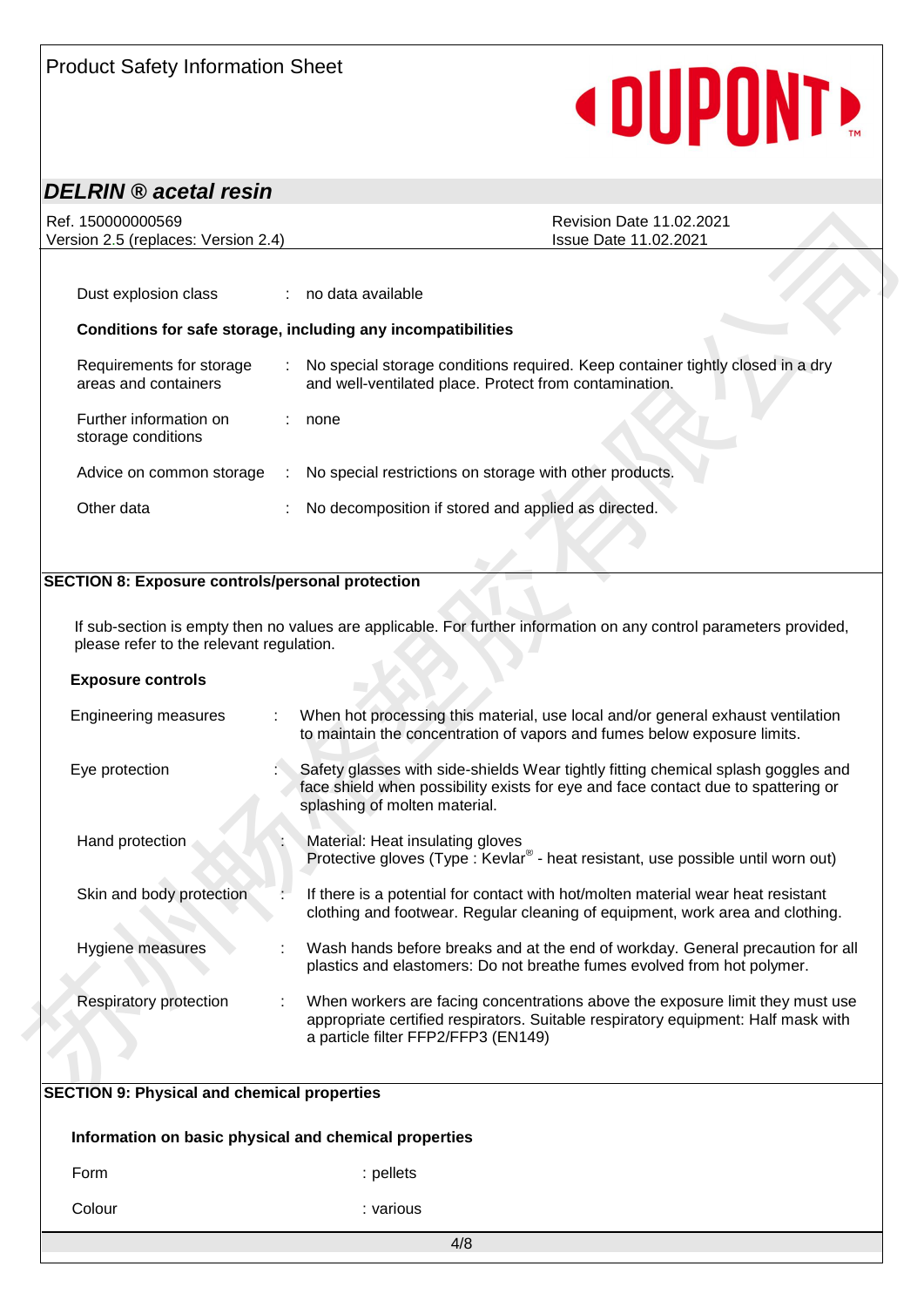# **«DUPONTE**

## *DELRIN ® acetal resin*

| Version 2.5 (replaces: Version 2.4)                                                       | <b>Issue Date 11.02.2021</b>                                                                                                                                                                                                                                                                                              |
|-------------------------------------------------------------------------------------------|---------------------------------------------------------------------------------------------------------------------------------------------------------------------------------------------------------------------------------------------------------------------------------------------------------------------------|
| Odour                                                                                     | : formaldehyde-like                                                                                                                                                                                                                                                                                                       |
| pH                                                                                        | : Not applicable                                                                                                                                                                                                                                                                                                          |
| Melting point/range                                                                       | : $172 - 184$ °C                                                                                                                                                                                                                                                                                                          |
| Flash point                                                                               | : Not applicable                                                                                                                                                                                                                                                                                                          |
| Ignition temperature                                                                      | : $375 °C$                                                                                                                                                                                                                                                                                                                |
| Thermal decomposition                                                                     | $:$ > 230 °C                                                                                                                                                                                                                                                                                                              |
| Density                                                                                   | : 1,35 - 1,45 g/cm3, Method: ISO 1183                                                                                                                                                                                                                                                                                     |
| Water solubility                                                                          | : insoluble                                                                                                                                                                                                                                                                                                               |
| <b>Other information</b>                                                                  |                                                                                                                                                                                                                                                                                                                           |
|                                                                                           |                                                                                                                                                                                                                                                                                                                           |
| <b>Possibility of hazardous</b><br>reactions                                              | : None. Further information : During drying, cleaning and moulding, small<br>amounts of hazardous gases and/or particulate matter may be released. These<br>may irritate eyes, nose and throat. Large molten masses may give off<br>hazardous gases. Water quenching is good practice. Stable under normal<br>conditions. |
| <b>Conditions to avoid</b>                                                                | Avoid heating for prolonged periods above the recommended upper processing<br>limit.                                                                                                                                                                                                                                      |
| <b>Incompatible materials</b>                                                             | Strong acids and oxidizing agents<br>Strong bases<br>halogenated compounds, except those already present in the formulation as<br>supplied                                                                                                                                                                                |
| <b>SECTION 10: Stability and reactivity</b><br><b>Hazardous decomposition</b><br>products | : Formaldehyde                                                                                                                                                                                                                                                                                                            |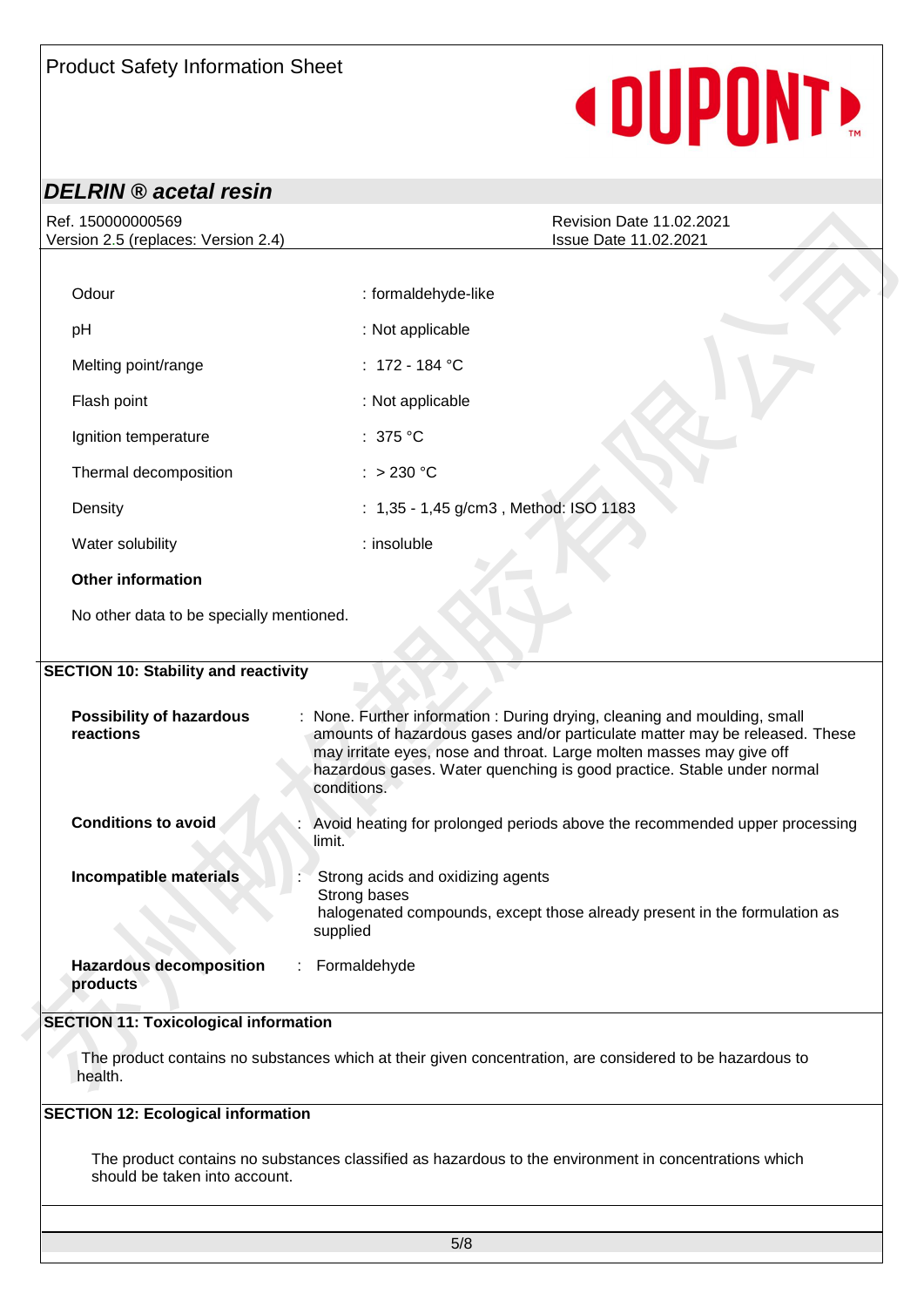# **« DUPONTE**

### *DELRIN ® acetal resin*

#### **SECTION 13: Disposal considerations**

### **Waste treatment methods** Product : Like most thermoplastic plastics the product can be recycled. Where possible recycling is preferred to disposal or incineration. If recycling is not practicable, dispose of in compliance with local regulations. Can be landfilled, when in compliance with local regulations. Do not contaminate ponds, waterways or ditches with chemical or used container. Contaminated packaging : Empty containers should be taken to an approved waste handling site for recycling or disposal. European Waste Catalogue number : 07 02 99: Wastes not otherwise specified.

#### **SECTION 14: Transport information**

#### **ADR**

| Version 2.5 (replaces: Version 2.4)                                 | Ref. 150000000569<br><b>Revision Date 11.02.2021</b><br><b>Issue Date 11.02.2021</b>                                                                                                                                                                                                                                                                                           |  |  |  |
|---------------------------------------------------------------------|--------------------------------------------------------------------------------------------------------------------------------------------------------------------------------------------------------------------------------------------------------------------------------------------------------------------------------------------------------------------------------|--|--|--|
| <b>SECTION 13: Disposal considerations</b>                          |                                                                                                                                                                                                                                                                                                                                                                                |  |  |  |
| <b>Waste treatment methods</b>                                      |                                                                                                                                                                                                                                                                                                                                                                                |  |  |  |
|                                                                     |                                                                                                                                                                                                                                                                                                                                                                                |  |  |  |
| Product                                                             | : Like most thermoplastic plastics the product can be recycled. Where possible<br>recycling is preferred to disposal or incineration. If recycling is not practicable,<br>dispose of in compliance with local regulations. Can be landfilled, when in<br>compliance with local regulations. Do not contaminate ponds, waterways or<br>ditches with chemical or used container. |  |  |  |
| Contaminated packaging                                              | Empty containers should be taken to an approved waste handling site for<br>recycling or disposal.                                                                                                                                                                                                                                                                              |  |  |  |
| European Waste Catalogue<br>number                                  | : 07 02 99: Wastes not otherwise specified.                                                                                                                                                                                                                                                                                                                                    |  |  |  |
| <b>SECTION 14: Transport information</b>                            |                                                                                                                                                                                                                                                                                                                                                                                |  |  |  |
| <b>ADR</b>                                                          |                                                                                                                                                                                                                                                                                                                                                                                |  |  |  |
| 14.1. UN number:                                                    | Not applicable                                                                                                                                                                                                                                                                                                                                                                 |  |  |  |
| 14.2. UN proper shipping name:                                      | Not applicable                                                                                                                                                                                                                                                                                                                                                                 |  |  |  |
| 14.3. Transport hazard class(es):                                   | Not applicable                                                                                                                                                                                                                                                                                                                                                                 |  |  |  |
| 14.4. Packing group:                                                | Not applicable                                                                                                                                                                                                                                                                                                                                                                 |  |  |  |
| 14.5. Environmental hazards:                                        | none                                                                                                                                                                                                                                                                                                                                                                           |  |  |  |
| 14.6. Special precautions for user:                                 | Not classified as dangerous in the meaning of transport regulations.                                                                                                                                                                                                                                                                                                           |  |  |  |
|                                                                     |                                                                                                                                                                                                                                                                                                                                                                                |  |  |  |
| IATA_C                                                              |                                                                                                                                                                                                                                                                                                                                                                                |  |  |  |
| 14.1. UN number:                                                    | Not applicable                                                                                                                                                                                                                                                                                                                                                                 |  |  |  |
| 14.2. UN proper shipping name:<br>14.3. Transport hazard class(es): | Not applicable<br>Not applicable                                                                                                                                                                                                                                                                                                                                               |  |  |  |
| 14.4. Packing group:                                                | Not applicable                                                                                                                                                                                                                                                                                                                                                                 |  |  |  |
| 14.5. Environmental hazards:                                        | none                                                                                                                                                                                                                                                                                                                                                                           |  |  |  |
|                                                                     |                                                                                                                                                                                                                                                                                                                                                                                |  |  |  |
| 14.6. Special precautions for user:                                 | Not classified as dangerous in the meaning of transport regulations.                                                                                                                                                                                                                                                                                                           |  |  |  |
| <b>IMDG</b>                                                         |                                                                                                                                                                                                                                                                                                                                                                                |  |  |  |
| 14.1. UN number:                                                    | Not applicable                                                                                                                                                                                                                                                                                                                                                                 |  |  |  |
| 14.2. UN proper shipping name:                                      | Not applicable                                                                                                                                                                                                                                                                                                                                                                 |  |  |  |
| 14.3. Transport hazard class(es):                                   | Not applicable                                                                                                                                                                                                                                                                                                                                                                 |  |  |  |
| 14.4. Packing group:                                                | Not applicable                                                                                                                                                                                                                                                                                                                                                                 |  |  |  |
| 14.5. Environmental hazards:                                        | none                                                                                                                                                                                                                                                                                                                                                                           |  |  |  |
| 14.6. Special precautions for user:                                 |                                                                                                                                                                                                                                                                                                                                                                                |  |  |  |
|                                                                     | Not classified as dangerous in the meaning of transport regulations.                                                                                                                                                                                                                                                                                                           |  |  |  |
| Not applicable                                                      | 14.7. Transport in bulk according to Annex II of Marpol and the IBC Code                                                                                                                                                                                                                                                                                                       |  |  |  |
| <b>SECTION 15: Regulatory information</b>                           |                                                                                                                                                                                                                                                                                                                                                                                |  |  |  |
|                                                                     | Safety, health and environmental regulations/legislation specific for the substance or mixture                                                                                                                                                                                                                                                                                 |  |  |  |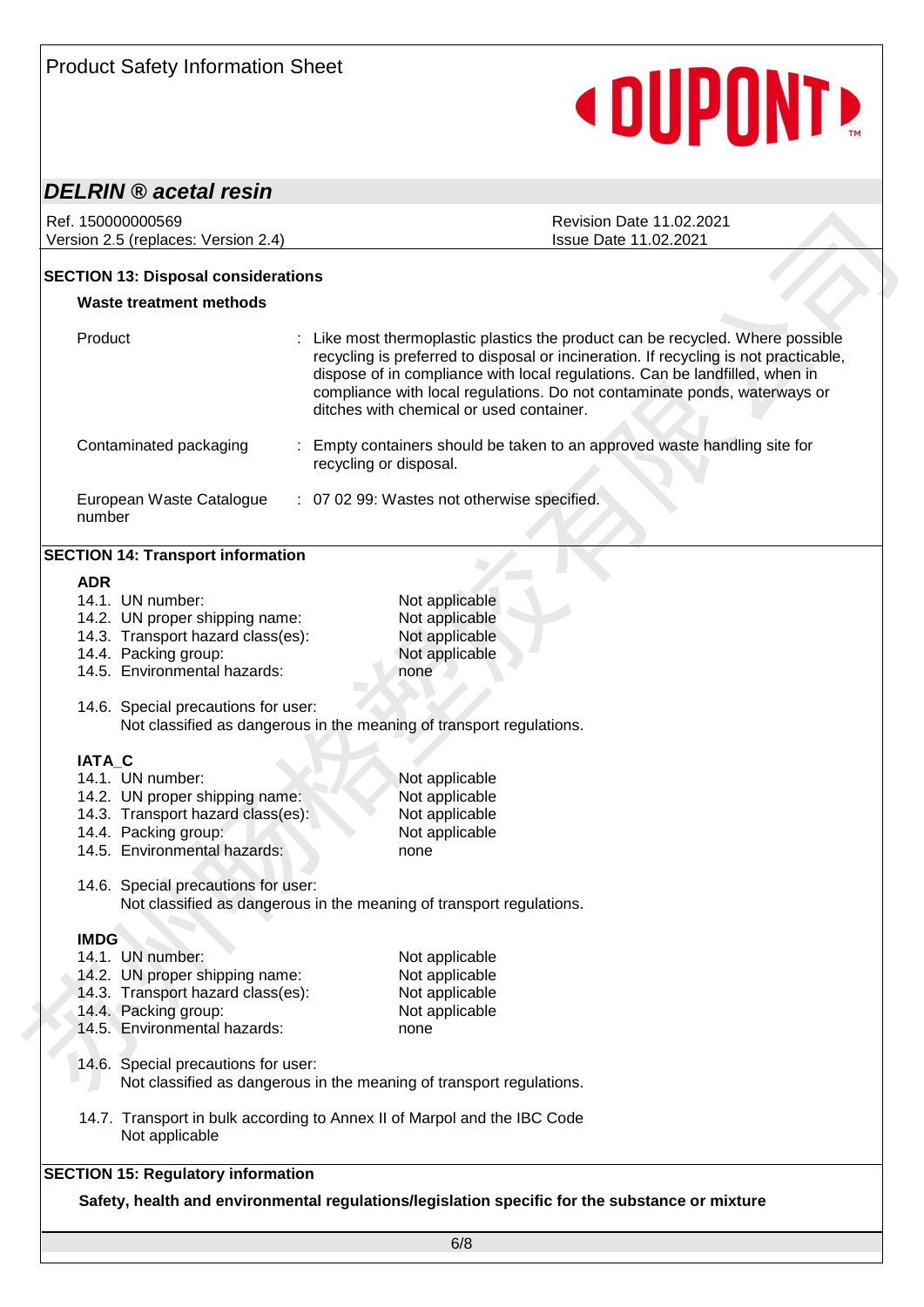# **« DUPONTE**

### *DELRIN ® acetal resin*

#### **Other regulations :**

### **SECTION 16: Other information**

#### **Abbreviations and acronyms**

| Version 2.5 (replaces: Version 2.4)  | <b>Issue Date 11.02.2021</b>                                                           |
|--------------------------------------|----------------------------------------------------------------------------------------|
|                                      |                                                                                        |
| Other regulations :                  |                                                                                        |
|                                      | No specific information about other regulations/legislation to be mentioned.           |
|                                      |                                                                                        |
| <b>SECTION 16: Other information</b> |                                                                                        |
| Abbreviations and acronyms           |                                                                                        |
|                                      |                                                                                        |
| <b>ADR</b>                           | European Agreement concerning the International Carriage of Dangerous Goods by<br>Road |
| <b>ATE</b>                           | Acute toxicity estimate                                                                |
| CAS-No.                              | Chemical Abstracts Service number                                                      |
| <b>CLP</b>                           | Classification, Labelling and Packaging                                                |
| EbC <sub>50</sub>                    | Concentration at which 50% reduction of biomass is observed                            |
| <b>EC50</b>                          | Median effective concentration                                                         |
| EN                                   | European Norm                                                                          |
| <b>EPA</b>                           | <b>Environmental Protection Agency</b>                                                 |
| ErC50                                | Concentration at which a 50% inhibition of growth rate is observed                     |
| EyC <sub>50</sub>                    | Concentration at which 50 % inhibition of yield is observed                            |
| IATA_C                               | International Air Transport Association (Cargo)                                        |
| <b>IBC</b>                           | <b>International Bulk Chemical Code</b>                                                |
| <b>ICAO</b>                          | International Civil Aviation Organization                                              |
| <b>ISO</b>                           | International Standard Organization                                                    |
| <b>IMDG</b>                          | <b>International Maritime Dangerous Goods</b>                                          |
| <b>LC50</b>                          | <b>Median Lethal Concentration</b>                                                     |
| LD50                                 | <b>Median Lethal Dose</b>                                                              |
| <b>LOEC</b>                          | <b>Lowest Observed Effect Concentration</b>                                            |
| <b>LOEL</b>                          | Lowest observed effect level                                                           |
| <b>MARPOL</b>                        | International Convention for the Prevention of Marine Pollution from Ships             |
| n.o.s.                               | Not Otherwise Specified                                                                |
| <b>NOAEC</b>                         | No Observed Adverse Effect Concentration                                               |
| <b>NOAEL</b>                         | No observed adverse effect level                                                       |
| <b>NOEC</b>                          | No Observed Effect Concentration                                                       |
| <b>NOEL</b>                          | No Observed Effect Level                                                               |
| OECD                                 | Organisation for Economic Co-operation and Development                                 |
| <b>OPPTS</b>                         | Office of Prevention, Pesticides and Toxic Substances                                  |
| <b>PBT</b>                           | Persistent, Bioaccumulative and Toxic                                                  |
| <b>STEL</b>                          | Short term exposure limit                                                              |
| <b>TWA</b>                           | Time Weighted Average (TWA):                                                           |
|                                      |                                                                                        |
| vPvB<br><b>Restrictions on use</b>   | very Persistent and very Bioaccumulative                                               |

#### **Restrictions on use**

Do not use DuPont materials in medical applications involving implantation in the human body or contact with internal body fluids or tissues unless the material has been provided from DuPont under a written contract that is consistent with DuPont policy regarding medical applications and expressly acknowledges the contemplated use. For further information, please contact your DuPont representative. You may also request a copy of the DuPont POLICY Regarding Medical Applications and DuPont CAUTION Regarding Medical Applications.

#### **Further information**